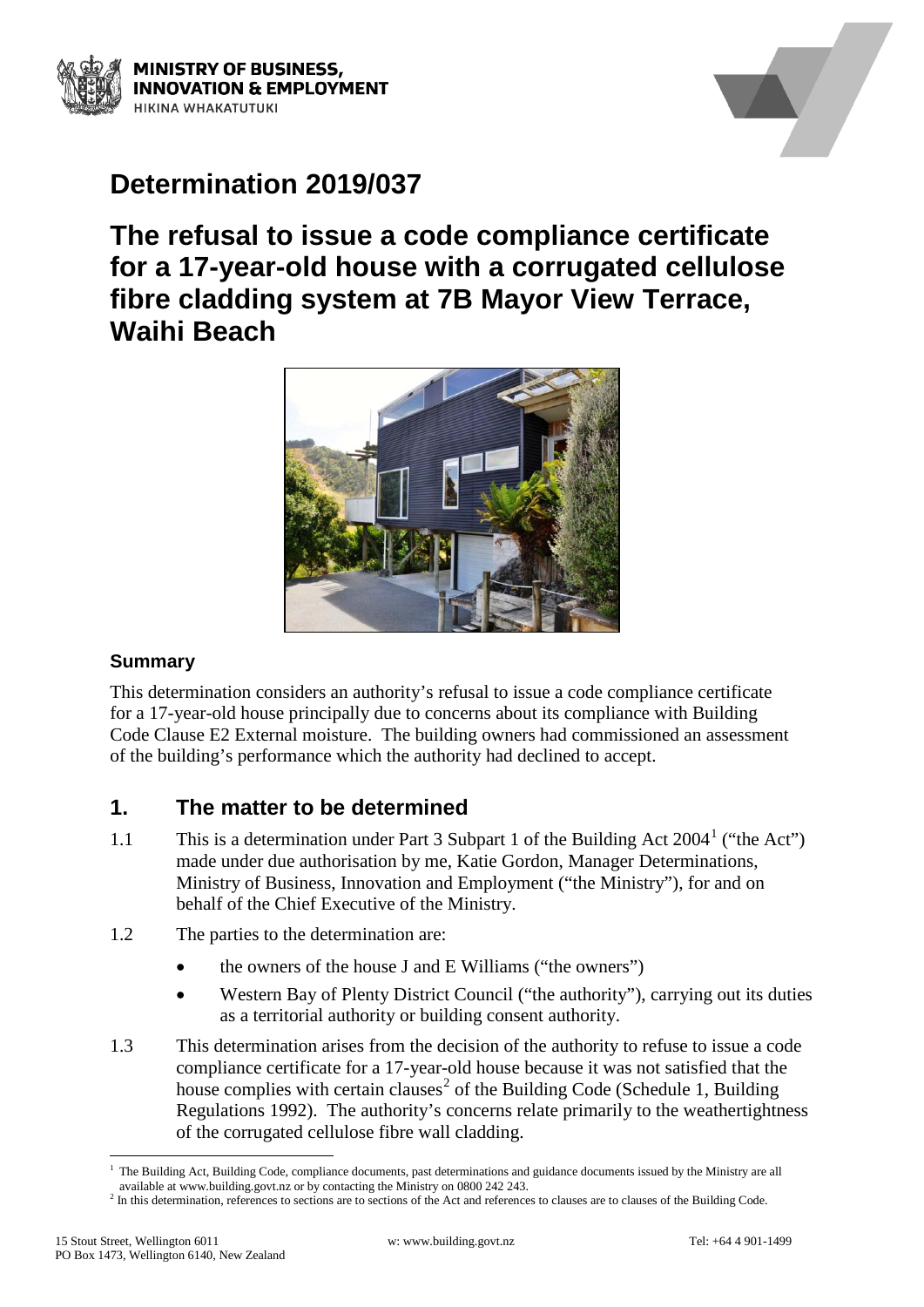- 1.4 The matter to be determined<sup>[3](#page-1-0)</sup> is therefore whether the authority was correct to refuse to issue a code compliance certificate for the reasons given in its letter dated 11 September 2017 (see paragraph [3.4.2\)](#page-4-0), taking into account that the house is now more than 16 years old.
- 1.5 In deciding that matter, I must consider whether the authority had reasonable grounds to be satisfied that the external wall claddings of the house complied with Clause E2 External moisture and Clause B2 Durability of the Building Code that was in force at the time the original building consent was issued. In addition, I have considered whether the tiled shower areas comply with Clause E3 Internal moisture.

#### **1.6 Matters outside this determination**

- 1.6.1 This determination is limited to the matters outlined above and does not consider other elements of the house or compliance with other relevant clauses of the Building Code. I leave any remaining issues to the parties to resolve in due course.
- 1.6.2 The designer of the subject house also designed the adjacent house at No. 7 Mayor View Terrace ("the front house"), using the same materials and similar construction details. The front house was issued with a code compliance certificate in or about 2006. Although this determination does not include the front house, it has assisted in providing a context to the background of the subject house.
- <span id="page-1-4"></span>1.6.3 I also note that the applicants can apply to the authority for a modification of durability provisions to allow the durability periods specified in Clause B2.3.1 to commence from the date of substantial completion in 2002. Although I leave this matter to the parties to resolve in due course, I have taken the anticipated modification into account when considering the compliance of the cladding.
- 1.7 In making my decisions, I have considered the submissions of the parties, the report of the building surveyor engaged by the applicants to carry out moisture testing (refer paragraph [4.7\)](#page-6-0) and other evidence in this matter.

# **2. The building work**

#### **2.1 General**

- 2.1.1 The building work consists of a three bedroom detached house that is three-storeyshigh in part and situated on a south-sloping excavated coastal site in a medium wind zone<sup>[4](#page-1-1)</sup> for the purposes of NZS  $3604^5$  $3604^5$ . Although fairly simple in plan and form, the design includes complex junctions and the house is assessed as having a moderate to high weathertightness risk<sup>[6](#page-1-3)</sup>.
- 2.1.2 The subject house is situated on the rear lot of the property, with street access via a driveway. The building surveyor's report takes the garage and driveway as eastfacing and this determination follows that convention. The layout of the house is as described below and shown in Figure 1.

<span id="page-1-0"></span><sup>&</sup>lt;sup>3</sup> Under sections 177(1)(a), 177(1)(b) and 177(2)(d) of the Act  $4$  According to the bracing calculations<br><sup>5</sup> New Zealand Standard NZS 3604:1999 Timber Framed Buildings

<span id="page-1-3"></span><span id="page-1-2"></span><span id="page-1-1"></span>

 $6$  Acceptable Solution E2/AS1 for New Zealand Building Code Clause E2 External Moisture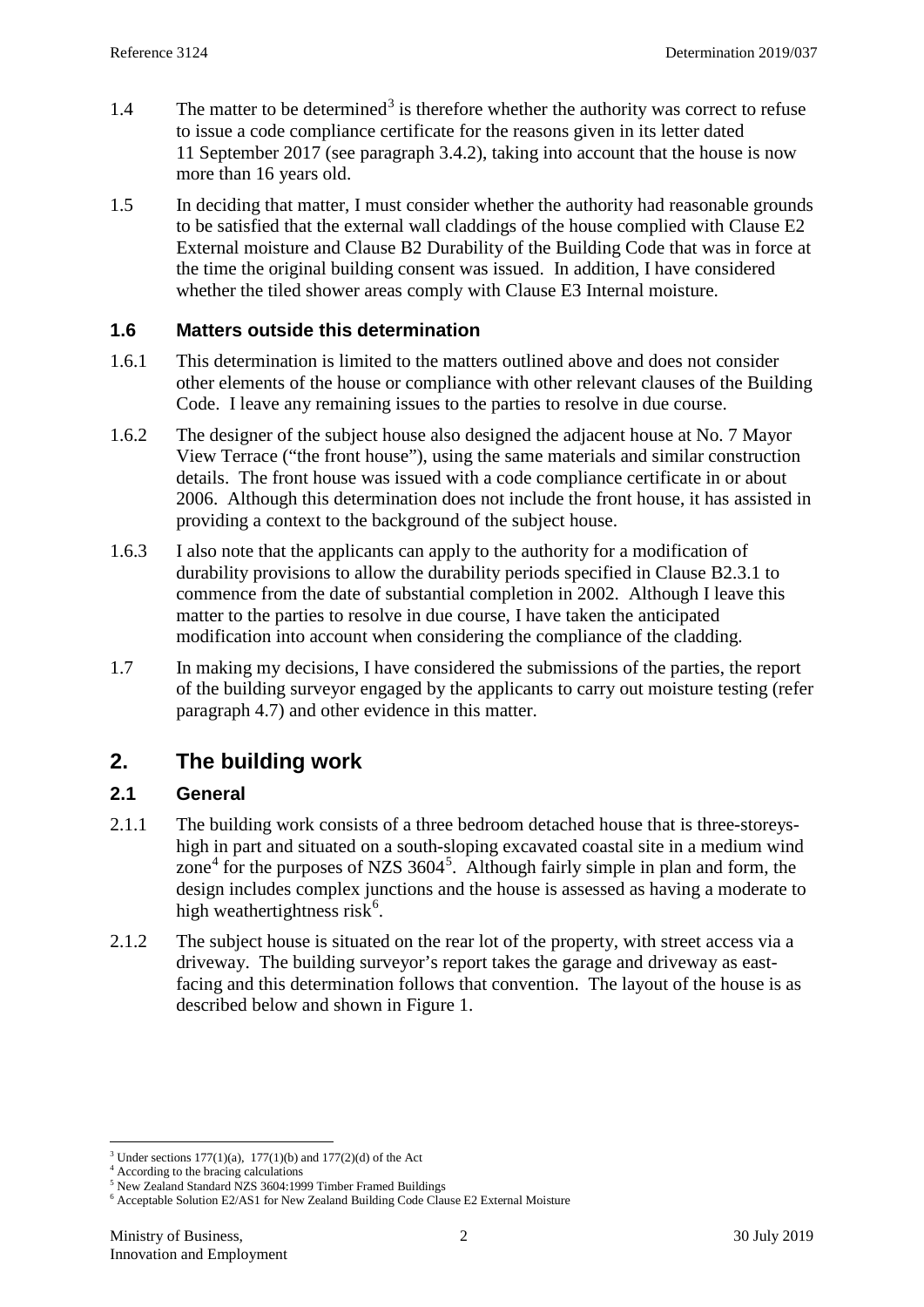- 2.1.3 The house accommodates:
	- Level 1: basement garage and carport
	- Level 2: entry foyer, kitchen/dining area, living area, laundry/shower/toilet, small bedroom and a large timber deck
	- Level 3: two double bedrooms and bathroom, void above Level 2 living area.



**Figure 1: Approximate layout of the house**

- 2.1.4 The structure is generally specifically engineered, with a steel beam over the garage, exposed plywood bracing to walls and ceilings of timber-framed upper levels, exposed timber rafters and beams, a concrete block basement set into the slope of the site supporting the north half of the upper two-storeys and timber poles supporting the south end of the house and deck.
- 2.1.5 The remaining construction is conventional light timber frame, with timber-framed floors, profiled metal roofing, and aluminium joinery. Wall claddings are generally corrugated cellulose fibre, with some areas of weatherboard and fibre cement sheet claddings. The 7° pitch skillion roofs have no eaves or verge overhangs.
- 2.1.6 The specification called for timber framing to comply with NZS  $3602^7$  $3602^7$  and to be 'treated to NZMP 3640<sup>[8](#page-2-1)</sup>'. The building surveyor could see no evidence of the treatment level, if any, of the wall framing. Given the date of construction in 2002 and the lack of evidence, I consider the framing of this house is unlikely to be treated to a level that will provide resistance to fungal decay if it becomes wet and cannot dry out.

<span id="page-2-0"></span> <sup>7</sup> New Zealand Standard NZS 3602: 1995: Specifying timber and wood-based products for use in building (which permitted the use of untreated timber until 2003)

<span id="page-2-1"></span><sup>8</sup> Standards New Zealand Miscellaneous Publication NZMP 3640: Minimum requirements of the NZ Timber Preservation Council (which classified primary risk as insect attack)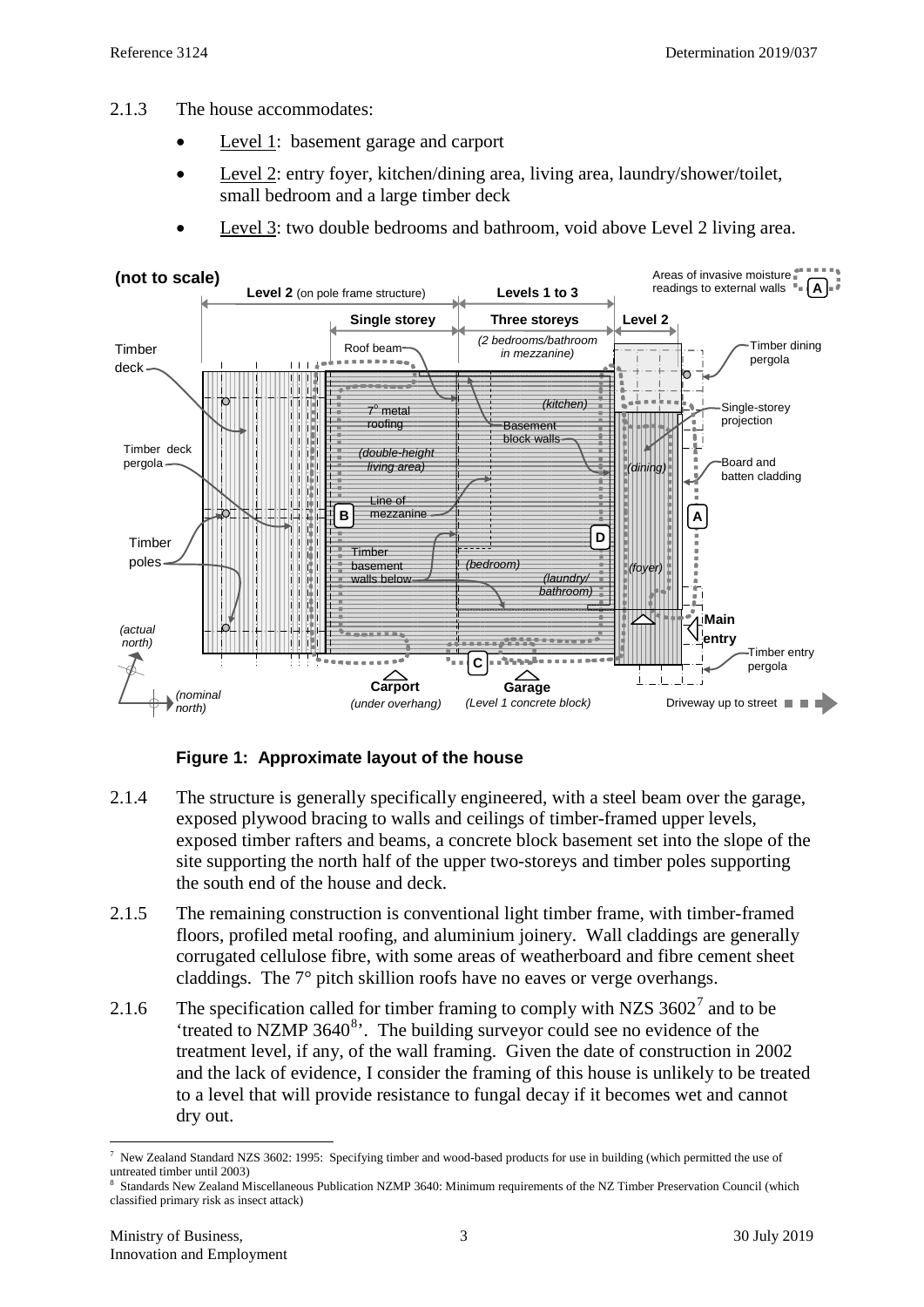## **2.2 The wall claddings**

- 2.2.1 The single-storey entry/dining projection on the north elevation is clad in vertical board and batten cedar weatherboards fixed through the building wrap to the framing. Basement garage walls are unpainted concrete masonry and timber-framed partitions clad in painted fibre-cement sheet.
- 2.2.2 The remaining walls are clad in a proprietary corrugated sheet product manufactured from bitumen-impregnated cellulose fibre and pre-finished on the outer side with a pigmented resin ("the cellulose fibre cladding"). Corrugations are horizontal, with the sheets overlapped and fixed through the building wrap directly to the framing.
- 2.2.3 At the time of installation, the manufacturer provided recommended details for windows and other junctions. At corners, the consent detail called for 100 x 100mm metal back-flashings to be installed over the building wrap, with a 90 x 90mm aluminium angle over the cladding and profiled compressible foam installed between the angle and the corrugated cladding (the latter visible in photographs).
- 2.2.4 At the time of construction the cellulose fibre cladding had a BRANZ Appraisal Certificate No. 431 (2002) that has since been withdrawn. That certificate stated that the product may age prematurely in very warm climates 'owing to degradation by solar heat and UV, especially if the product has not been given a protective coating system'. The cladding to this house has been painted.

#### **2.3 The south deck**

- 2.3.1 The large south deck has a free-draining timber slat floor and photographs show the cellulose fibre cladding extended past the stringer, with a small drainage gap at the junction. The east and west sides of the deck have timber framed balustrades clad in board and batten weatherboards and photographs from the underside of corners show that the aluminium corner angles separate the balustrade from the cellulose fibre cladding.
- 2.3.2 The deck is supported on timber poles, which extend through the deck to support a pole pergola structure above the deck. At the south wall, pergola beams are fixed to the wall framing using specifically-engineered steel connectors formed from straps bolted to steel U-sections. The U-sections are bolted through the cladding into the wall framing and separate the pole ends from the cellulose fibre cladding, with painted 'shaped timber packing' at the steel/cladding junctions.

# **3. Background**

#### **3.1 General**

- 3.1.1 The applicants purchased the original property in March 2001, which included a 90m<sup>2</sup> detached cottage at the front of the property. Drawings were prepared and the authority issued a building consent (No. BC65394) on 10 October 2001 for the subject house at the rear of the property.
- 3.1.2 The original property was subdivided into two freehold properties in 2004, with new freehold titles for numbers 7A and 7B issued on 29 June 2004.
- 3.1.3 The cottage was then removed and the front house was constructed, using the same design detailing and claddings as the rear house. The certificate of title recorded a sale of the completed front house in February 2006, indicating that a code compliance certificate was issued prior to that date.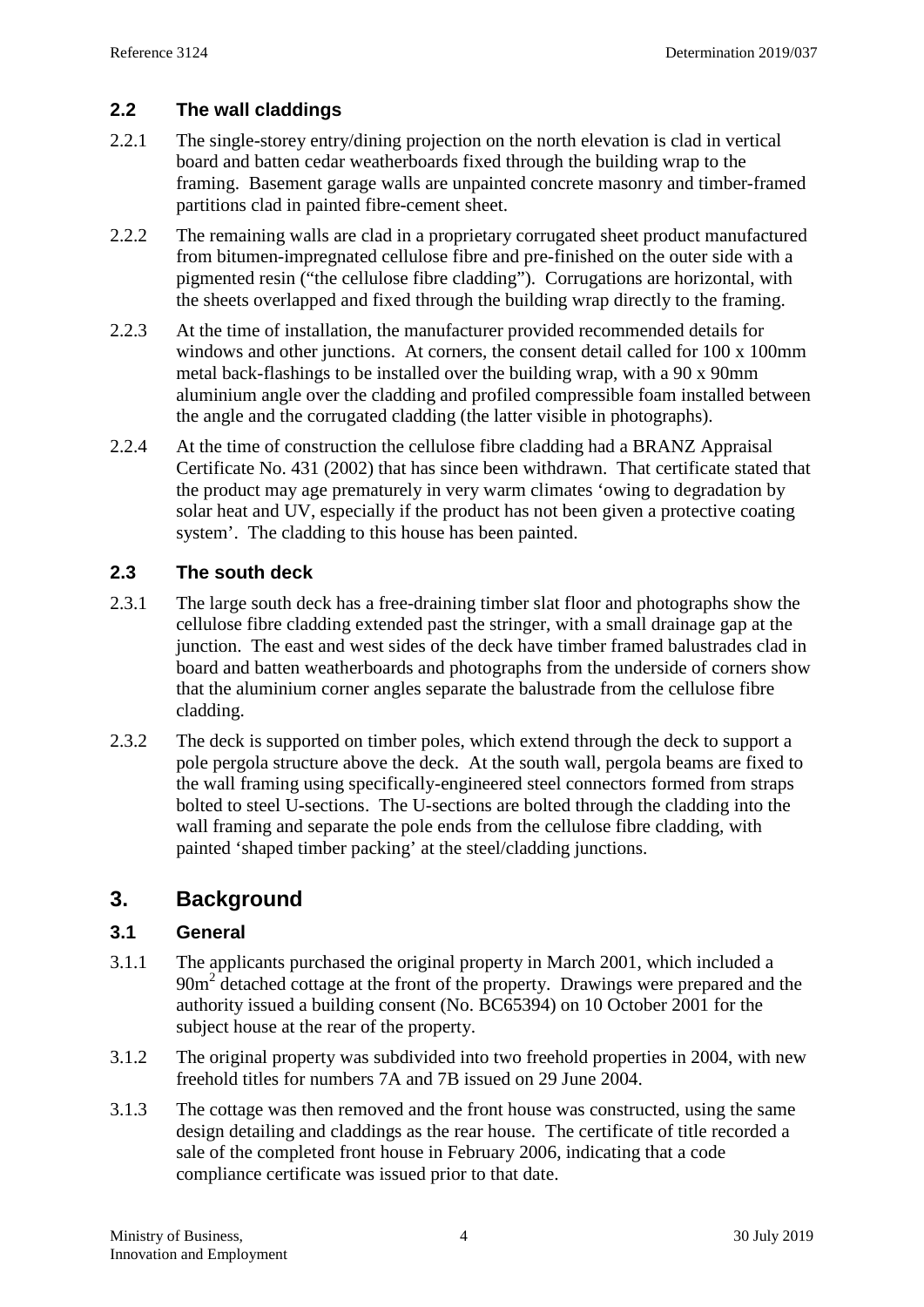## **3.2 Construction**

- 3.2.1 The authority's records show the following inspections for the subject house:
	- footings and foundations in November 2001
	- concrete slab (part) and blockwork in December 2001
	- pre-line framing and insulation February 2002, which noted 'job covered in, insulation in place, ready to line'
	- a part-concrete slab inspection in April 2002 (likely to be the carport slab).
- 3.2.2 The external building envelope would have been completed by the date of the preline inspection in February 2002.

#### **3.3 The 2017 final inspections**

- 3.3.1 When the subject house was offered for sale in 2017, the applicants discovered that no code compliance certificate had been issued and sought a final inspection from the authority. It appears that an initial inspection of the house was carried out by the authority on 26 June 2017 along with a series of photographs. I have been provided with the photographs taken during that inspection but not the inspection report.
- 3.3.2 The authority carried out a final inspection on 8 September 2017, which identified the following areas where code compliance 'could not be verified'. I have not included matters from that inspection that are no longer in dispute:
	- in regard to Clause E2 External moisture:
		- o junctions and penetrations through wall claddings
		- o direct-fixed cellulose fibre cladding
		- o insufficient ground clearances to cladding
		- o unknown tanking to garage retaining walls
		- o lack of drainage at deck stringer/cladding junction.
	- in regard to Clause E3 Internal moisture:
		- o unknown shower waterproofing membrane.

#### **3.4 The refusal to issue a code compliance certificate**

- 3.4.1 The authority wrote to the applicants on 11 September 2017, referring to a 'June 26 2017' site inspection but making no reference to the above September inspection. The authority noted the 'site inspection' had assessed 'the completed building work for compliance with the Building Code and the Building Act (2004); and if the Code Compliance Certificate … can be issued.'
- <span id="page-4-0"></span>3.4.2 The authority stated that, following a 'subsequent review' of the consent records, it was 'unable to issue a [code compliance certificate] for this Building Consent' adding:

…for the [authority] to be satisfied on reasonable grounds that weathertightness requirements of the building are met, extensive weathertightness investigation will be necessary…

The building design is considered a risky style under the weathertightness risk matrix. The reliance on visual inspections by [the authority] and previous inspection records is not sufficient to establish on reasonable grounds…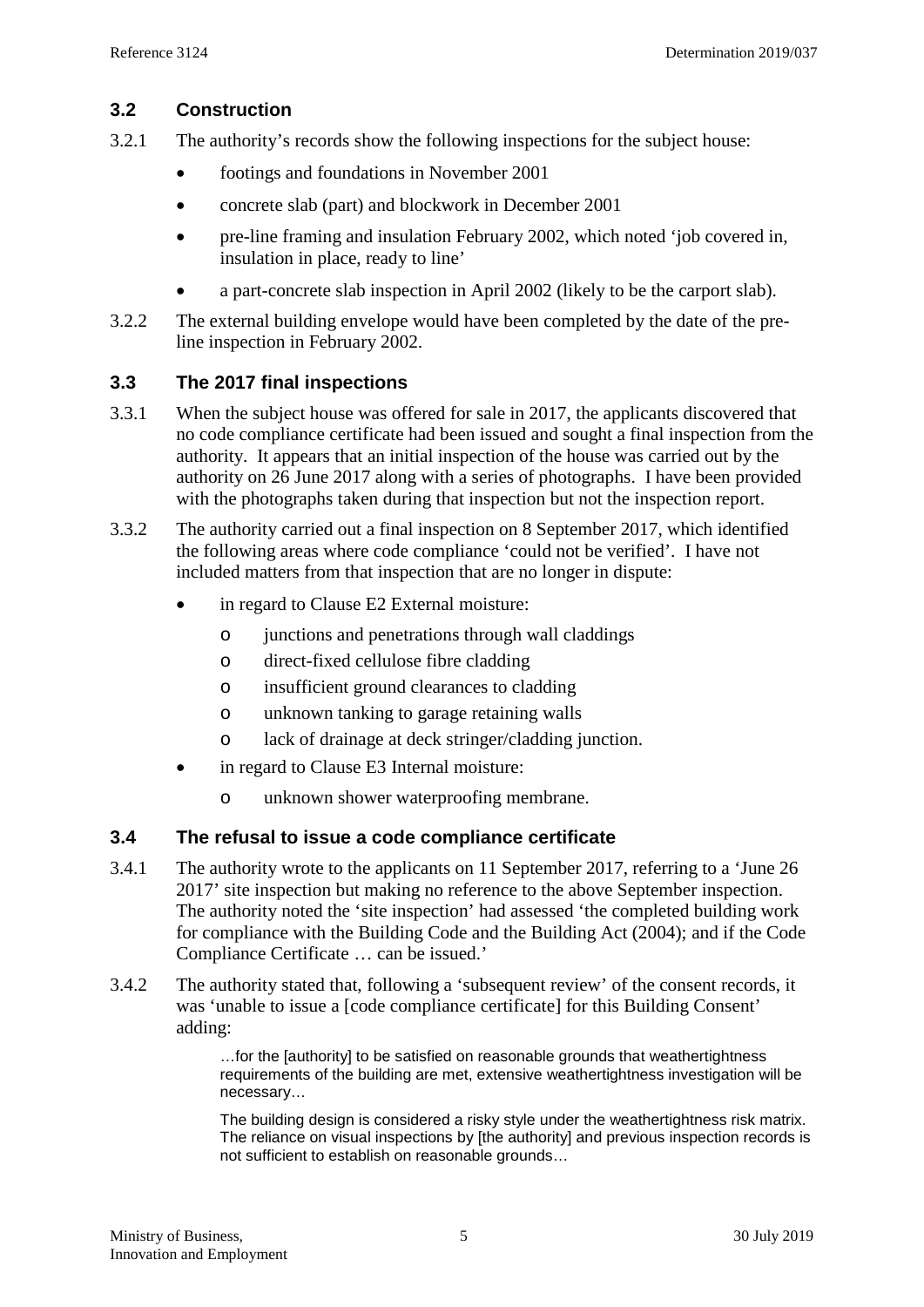<span id="page-5-0"></span>3.4.3 The applicants engaged a building surveyor who carried out moisture investigations of the house and provided a report dated 22 March 2018. I have summarised the building surveyor's report in paragraph [5.](#page-6-1)

#### **3.5 Further correspondence**

- 3.5.1 The applicants forwarded the building surveyor's report to the authority on 30 March 2018; requesting a re-inspection and noting that the front house had been issued with a code compliance certificate.
- 3.5.2 The applicants met with the authority in May 2018 to discuss the situation. Following a series of emails requesting another inspection, the authority emailed the applicants on 21 August 2018 and noted the following (in summary):
	- The building surveyor's report lacks a 'detailed in-depth cladding assessment', which will 'probably result in even more issues being identified.'
	- Because the building design is considered "very high risk", the reliance on "visual inspections alone" and "historical inspection records" is insufficient evidence of compliance with Clause E2.

#### **3.6 The application for determination**

3.6.1 The applicants applied for a determination on 20 February 2019. The Ministry sought additional information from the authority, which was received on 19 March and 12 April 2019. I have treated that information as the authority's submission.

# **4. The submissions**

- 4.1 The applicants outlined the matter noting the request for an inspection by the authority that resulted in a refusal to issue the code compliance certificate without "an invasive weathertightness investigation, testing and analysis". Following completion of the building surveyor's report and a site meeting with the authority, the applicants noted that some of the matters raised by the authority were "invalid or at the time not required in the Building Code."
- 4.2 The applicants provided copies of:
	- the 2001 building consent
	- the record of the 2017 final inspection
	- the authority's refusal to issue a code compliance certificate dated 11 September 2017
	- the building survey or's report dated 22 March 2018
	- the letter to the authority dated 30 March 2018.
- 4.3 The authority's submissions took the form of email responses to requests for information from the Ministry about the authority's reasons why the building surveyor's findings were not accepted and why it considered the building was not compliant given that the Building Code was performance-based. The two emails from the authority dated 19 March and 12 April 2019 included the following comments (in summary):
	- In regard to the building survey or's report:
		- o invasive moisture readings were taken through internal linings and 'no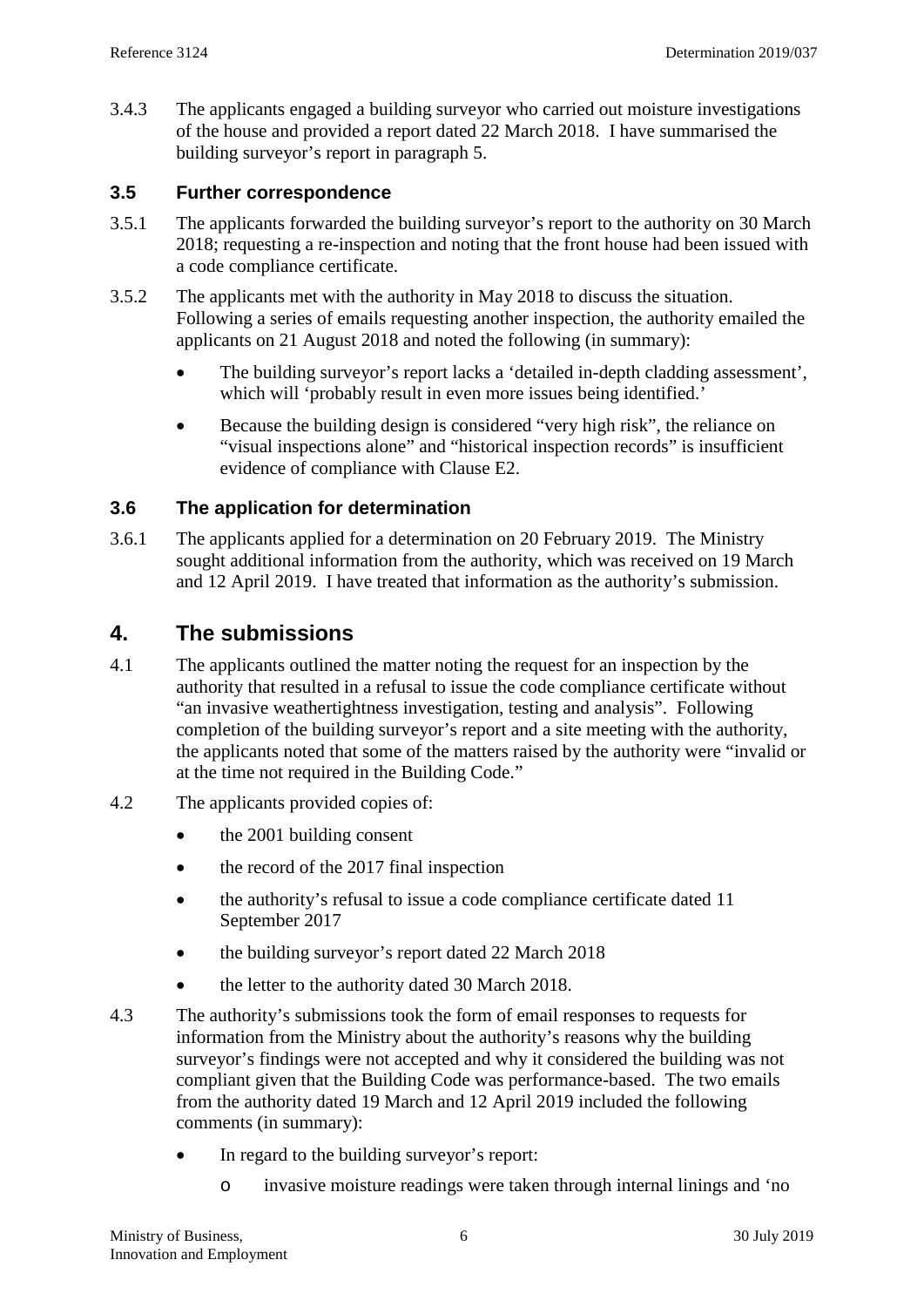invasive testing or investigation has been carried out from the exterior'

- o the building surveyor has not provided 'a detailed in depth cladding assessment'.
- In regard to the high risk of the house design:
	- o the cellulose fibre cladding is direct-fixed to the framing
	- o no pre-cladding inspections were carried out during construction
	- o there is insufficient clearance between the basement fibre-cement cladding and the paving
	- o unable to confirm stop ends to sill tray flashings
	- o some upper windows "appear" to lack sill tray flashings
	- o corners to the cellulose fibre cladding rely on foam seal and compressed foam with no back flashing
	- o pergola beam fixing brackets penetrate the cellulose fibre cladding
	- o some joinery head flashings are unsealed
	- o the deck balustrade/wall junction is "unclear".
- 4.4 In response to the Ministry's request, the authority provided a copy of its property records which included the following documents relevant to this determination:
	- the consent drawings and specification
	- the consent conditions and list of required inspections
	- the inspection records
	- photographs taken during the June 2017 site visit.
- 4.5 A draft determination was issued to the parties for comment on 11 June 2019. The applicant accepted the draft without comment on 12 June 2019.
- 4.6 The authority accepted the draft on 3 July 2019 but requested that the determination acknowledge "that the moisture readings [taken by the building surveyor] were taken in late summer after a drought…".
- 4.7 In response to the authority I note that the moisture readings taken are consistent irrespective of location (i.e. varying levels of exposure to the elements) and between potential moisture sources (internal versus external moisture), and that any timber defects due to moisture ingress would have been apparent to the building surveyor when the moisture probes were placed.

# <span id="page-6-1"></span><span id="page-6-0"></span>**5. The building surveyor's report**

#### **5.1 General**

5.1.1 As mentioned in paragraph [3.4.3,](#page-5-0) the applicants engaged a building surveyor<sup>[9](#page-6-2)</sup> who inspected the subject house on 14 March 2018 and provided the applicants with a report dated 22 March 2018.

<span id="page-6-2"></span><sup>-&</sup>lt;br>9 The building surveyor is a member of the New Zealand Institute of Building Surveyors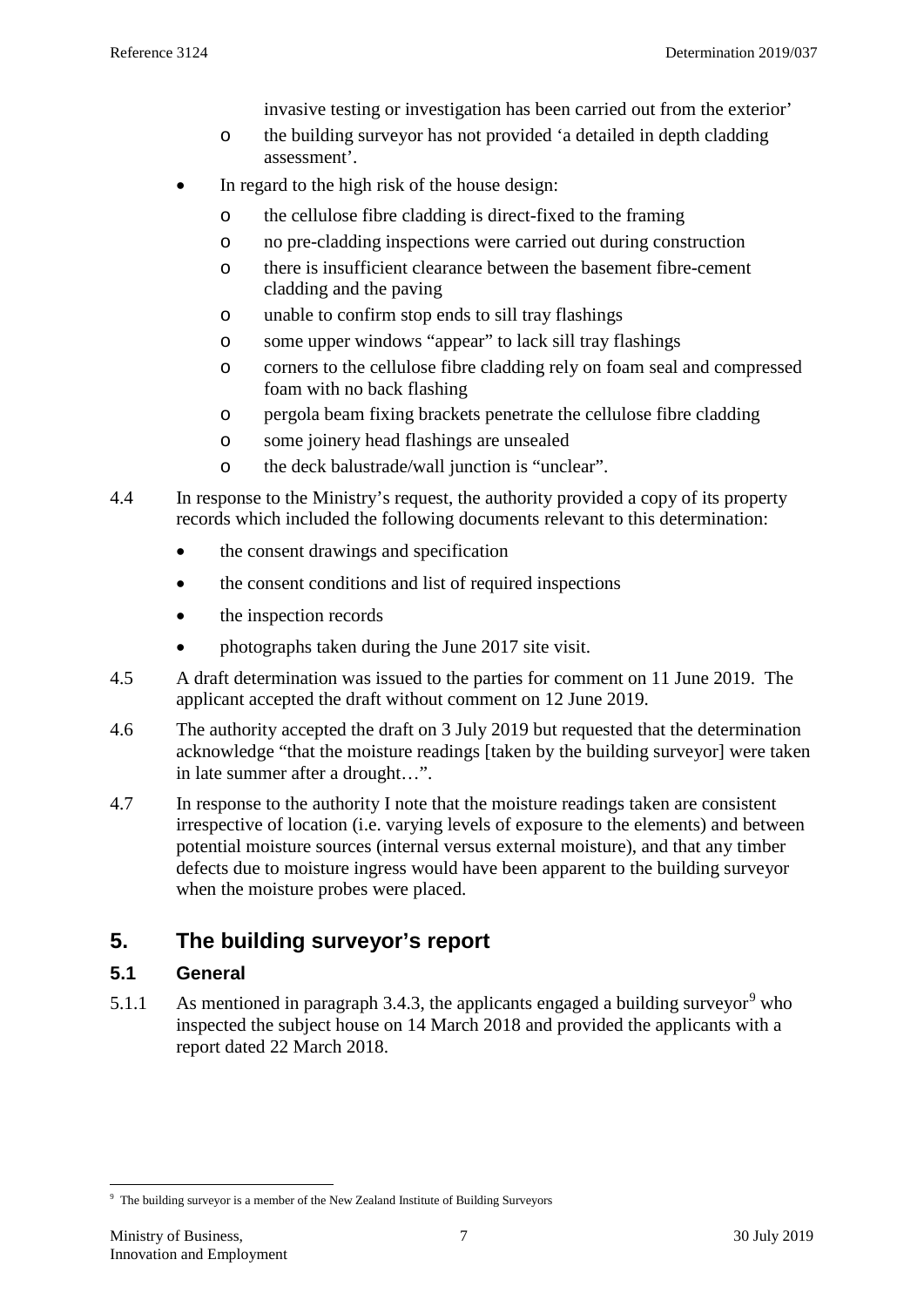- 5.1.2 The building surveyor noted that his inspection was to 'provide information in respect to Building Code Clause E2, External Moisture only'. The building surveyor noted that his assessment was 'based on invasive measuring of moisture content' in selected areas of wall framing and did not include an assessment of cladding details.
- 5.1.3 The building surveyor made the following general comments (in summary):
	- The house generally appears to accord 'with the overall intent of the building consent documentation.'
	- The aluminium joinery is face-fitted against the wall cladding.
	- No evidence of timber treatment was able to be seen, and 'untreated kiln dried timber would have complied with NZS 3602 at the time of construction'.
	- The cellulose fibre cladding has been repainted regularly, so is considered 'to be in better than average condition' expected for that cladding.

#### **5.2 Moisture investigations**

- 5.2.1 The building surveyor noted that the corrugated cellulose fibre prevented invasive moisture testing from the outside without causing irreparable holes in the wall cladding. He therefore carried out testing from the inside by 'inserting prongs [on] an angle on top of the skirting' into bottom plates.
- 5.2.2 The building surveyor recorded the following invasive moisture readings from areas considered to be at risk of moisture penetration (refer Figure 1 for location of areas):
	- Area A: Level 2 north single-storey lean-to (clad in board and batten):
		- o 15% at north jamb to entry door
		- o 14% and 15% beside the entry window
		- o 13% to 15% beneath north window jambs
		- o 15% at jambs to rear door.
	- Area B: Level 2 south living area (with cellulose fibre cladding):
		- o 12% and 13% at jambs to full height west window
		- o 13% to 15% at jambs to north deck doors
		- o 14% and 15% at jambs to full height east window.
	- Area C: Level 2 east Bedroom 3 (with cellulose fibre cladding):
		- o 12% to 16% beneath east window jambs.
	- Area D: Level 3 north mezzanine (with cellulose fibre cladding):
		- o 10% to 13% beneath east window jambs to Bedroom 1
		- o 12% to 14% beneath north window jambs to Bedroom 1
		- o 11% beneath north window jambs to Bedroom 2
		- o 11% beneath north jamb to west window of Bedroom 2.
- 5.2.3 The building surveyor noted that all readings were 'well within the acceptable margin. Readings over 18% generally indicate that moisture is entering the framing and further investigation is needed. I note that the building surveyor's inspection was in late summer and readings are likely to represent the lower levels of expected seasonal variation, with higher readings expected during wetter months.
- <span id="page-7-0"></span>5.2.4 The building surveyor also took invasive moisture readings into interior walls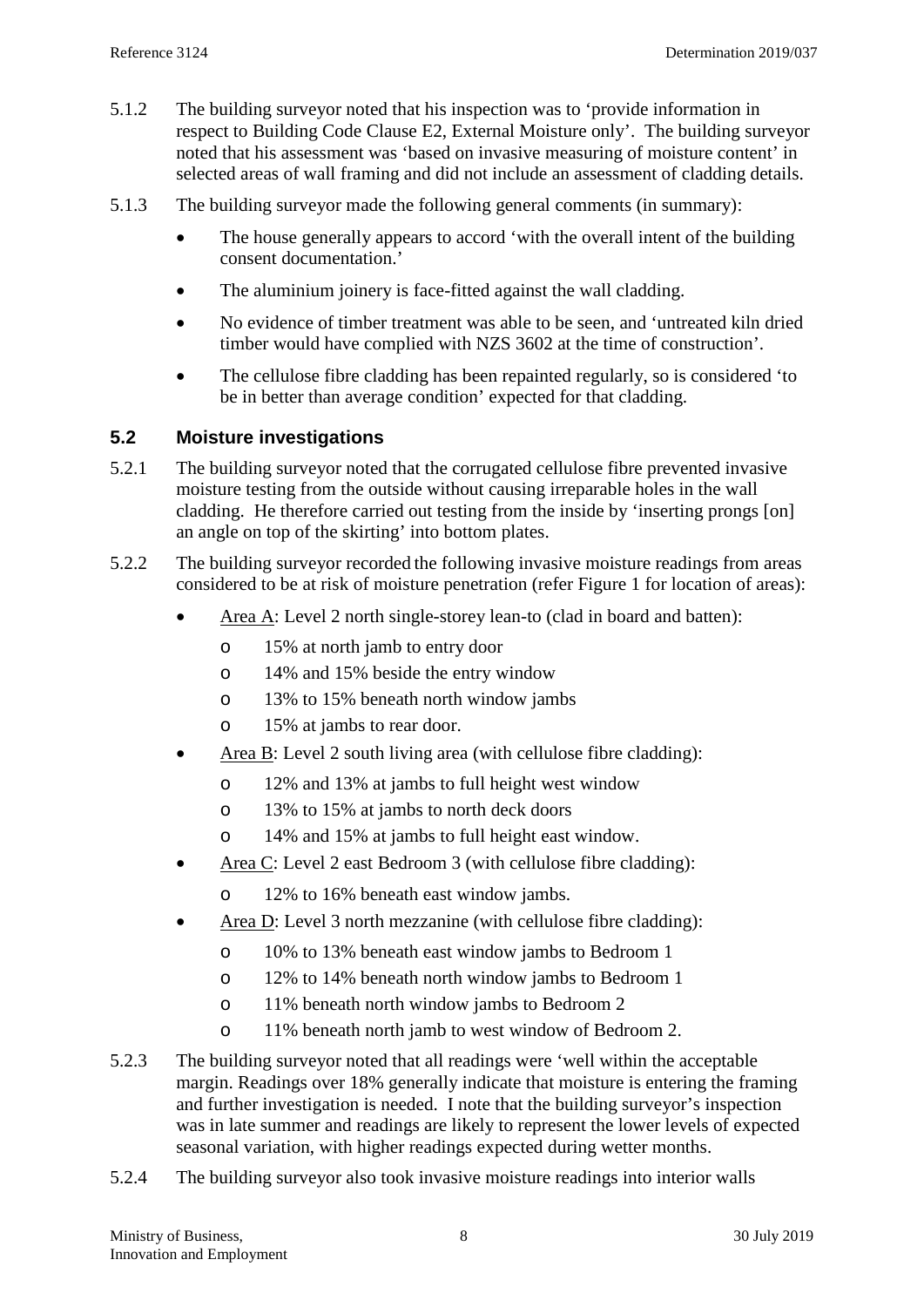adjacent to tiled shower areas from adjacent rooms and recorded:

- For the Level 2 east shower room:
	- o 14% in the Bedroom 3/shower room partition
	- o 15% in the laundry/shower room partition.
- For the Level 3 north tiled shower:
	- o 13% in the Bedroom 1/shower partition
	- o 14% in the Bedroom 2/shower partition.
- 5.2.5 In regard to the concrete block efflorescence observed by the authority in 2017, the building surveyor noted that (in summary):
	- minor efflorescence had apparently occurred due to moisture entering the top of the concrete block retaining wall
	- ground levels had since been lowered and the wall re-surfaced
	- there is no current evidence to suggest that moisture is entering the wall.

#### **5.3 The wall claddings**

- 5.3.1 Taking account of his moisture investigations and the current age of the house, the building surveyor noted (in summary):
	- claddings are required to achieve a minimum 15 years durability and 'that time has now been exceeded' because the house was practically completed in 2002
	- once the minimum period has passed, then it is assumed that ongoing maintenance of claddings will continue by current and future owners to ensure that 'the durability requirements of the structure will be met'
	- the lack of evidence of past or current moisture penetration should mean that the wall claddings have exceeded the minimum durability requirements.
- 5.4 The building surveyor concluded:

Therefore, I believe it would be reasonable to conclude that currently the dwelling complies with B2 and E2 of the Building Code and accordingly [the authority] may consider issuing the [code compliance certificate] subject to modification of the durability clause to 2002 when the dwelling was considered practically completed.

# **6. Discussion**

#### **6.1 General**

- 6.1.1 The building consent considered in this determination was issued under the former Act, and accordingly the transitional provisions of the Act apply when considering the issue of a code compliance certificate for work completed under this consent. When the applicant requested a code compliance certificate in 2017, the 2001 consent was still 'open' and, as such, the transitional provisions of the former Act apply.
- 6.1.2 Section 436 of the current Act states that the application must be considered and determined as if the Act had not been passed, which includes the requirement for the authority to issue a code compliance certificate only if it 'is satisfied that the building work concerned complies with the building code that applied at the time the building consent was granted'.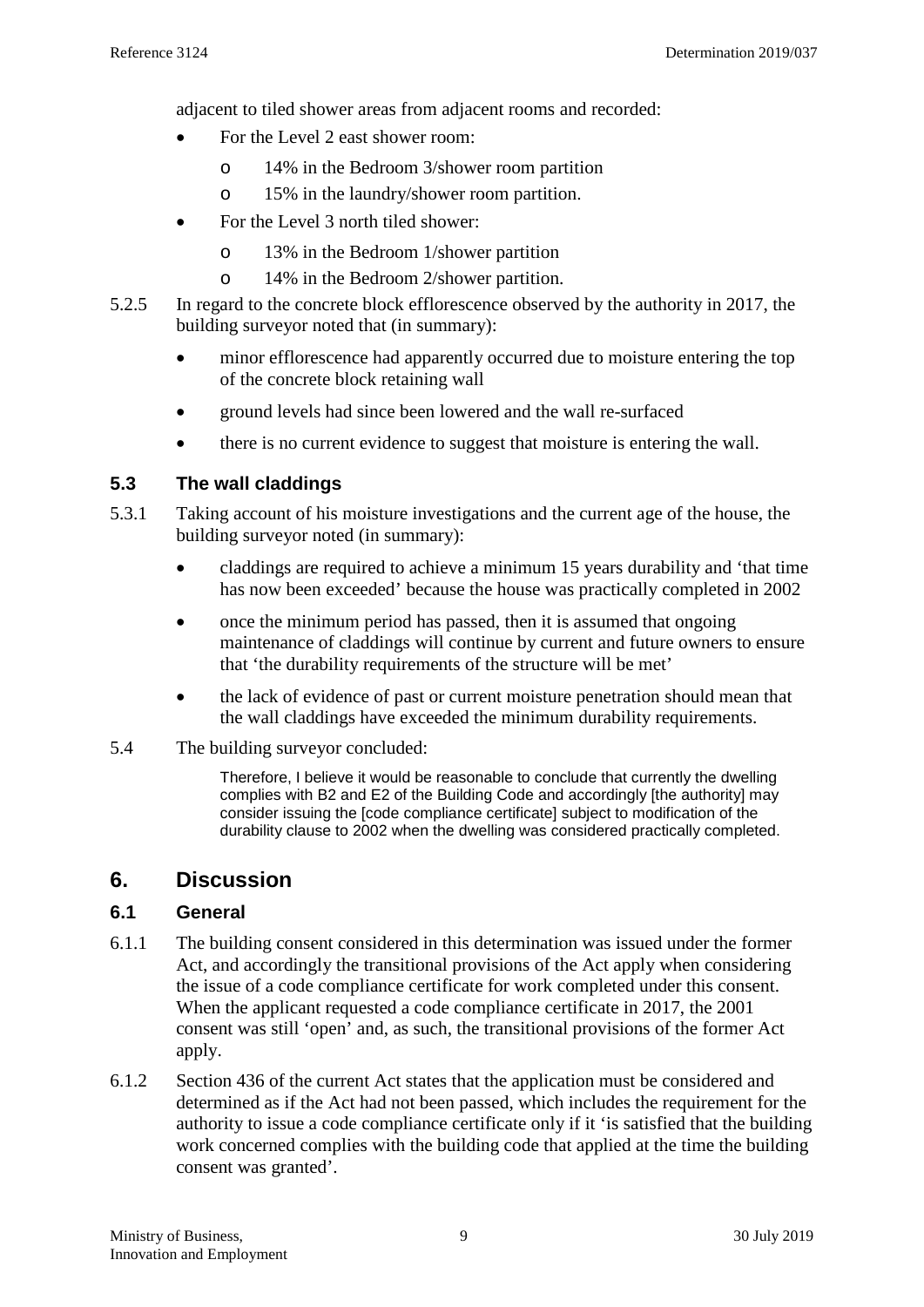- 6.1.3 In order to determine whether the authority correctly exercised its power in refusing to issue a code compliance certificate for the reasons stated in its letter of 11 September 2017, I must consider whether areas of building work identified by the authority comply with the associated clauses of the Building Code that applied at the time the consent was granted in 2001.
- 6.1.4 I note that an application can be made to the authority for a modification of the durability requirements to allow durability periods to commence from the dates of substantial completion in 2002. Although that matter is not part of this determination (see paragraph [1.6.3\)](#page-1-4), I have taken the age of the house into account when considering the performance of the exterior wall claddings.

## **6.2 Compliance with Clause E2 External moisture**

- 6.2.1 In assessing the current and past weathertightness performance of the claddings, I have taken the following into account:
	- the consent drawings and specifications
	- the authority's satisfactory inspections carried out during construction
	- the building survey or's invasive moisture testing (in late summer)
	- other comments within the building surveyor's report
	- the authority's photographs taken in June 2017 (in mid winter)
	- additional photographs obtained of the interior of the house
	- the authority's final inspections
	- the authority's submissions for this determination.
- 6.2.2 Based on the building surveyor's report and the other evidence, the cellulose fibre cladding generally appears to have been constructed in accordance with average trade practice and the manufacturer's instructions at the time of construction. Wall claddings also appear to have been moderately well maintained since installation, although attention is needed to some areas.
- 6.2.3 The inspection by the building surveyor was carried out some 16 years after the building was constructed, and no evidence of moisture penetration into the timber framing, including no evidence of damage or dampness caused by moisture entry was found. Given the building surveyor's report and lack of visual signs of damage, I am also satisfied that there is no evidence of significant past moisture penetration through the external walls.
- 6.2.4 Proven performance in-use is a valid means of verifying compliance: the house is now over 17 years old. I therefore consider that the current performance of the external building envelope is adequate because there is no evidence of significant current or past moisture penetration into the timber framing. I am therefore satisfied that the wall claddings have performed and are continuing to perform as required by Clause E2 of the Building Code.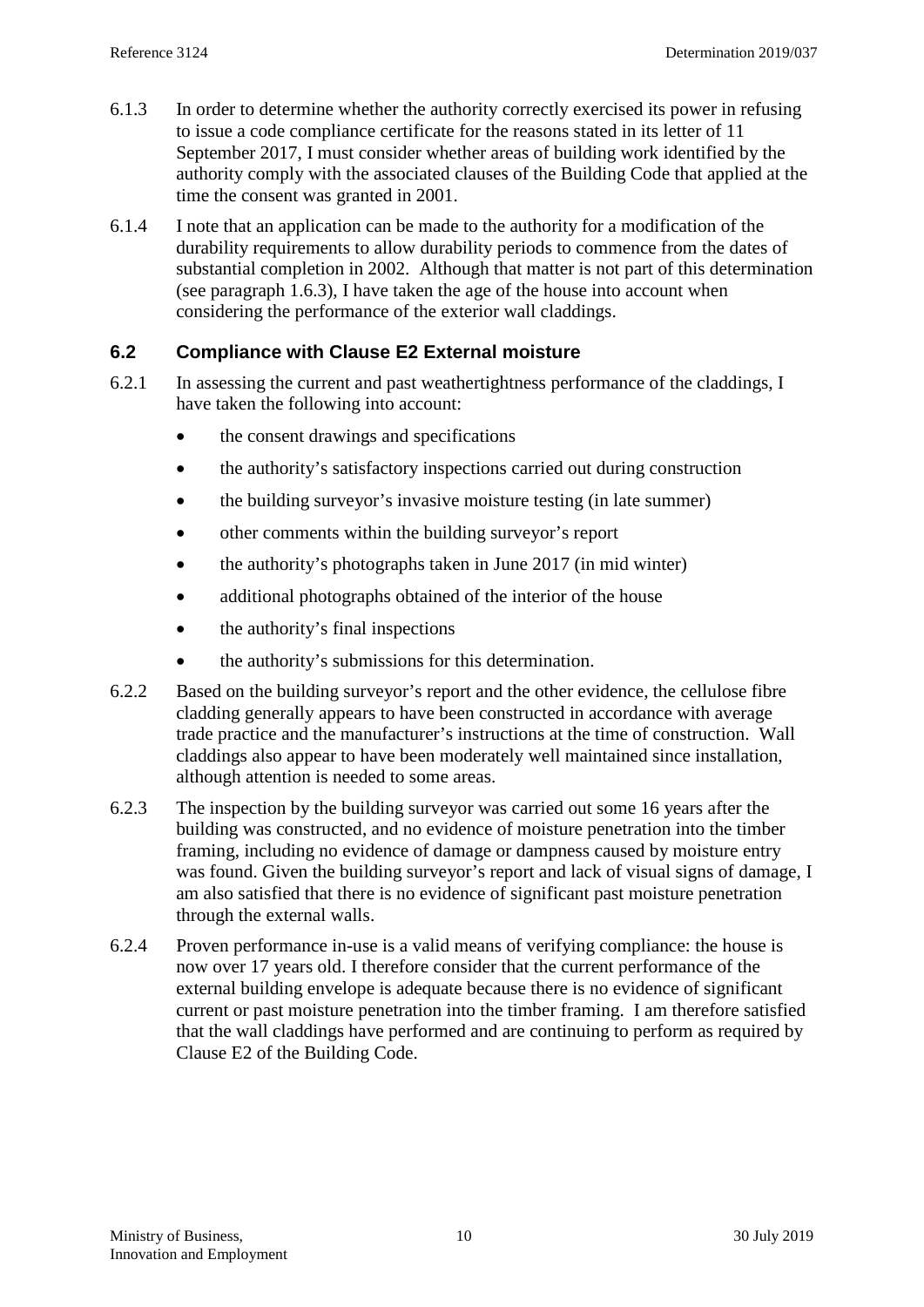6.2.5 I have commented on the concerns raised by the authority in the final inspection records and photographs in the following table.

|                               | <b>Authority's concerns</b>                                      | <b>Comments</b>                                                                                                                                                                                                                                                                                                                                                                             | <b>Conclusions</b>          |
|-------------------------------|------------------------------------------------------------------|---------------------------------------------------------------------------------------------------------------------------------------------------------------------------------------------------------------------------------------------------------------------------------------------------------------------------------------------------------------------------------------------|-----------------------------|
| E <sub>2</sub>                | Non-compliance with<br>parts of E2/AS1                           | E2/AS1 is one way but not the only way of<br>$\bullet$<br>complying with Clause E2.<br>E2/AS1 in its current form did not apply at time of<br>$\bullet$<br>construction in 2001/2002.<br>Details were specifically designed and considered<br>$\bullet$<br>adequate at the time the consent was issued in<br>2001.<br>As-built construction details must be assessed on<br>their own merit. | Adequate                    |
| E <sub>2</sub> B <sub>2</sub> | No pre-cladding<br>inspections to verify<br>underlying flashings | The 2001 list of inspections required by authority<br>$\bullet$<br>did not call for pre-cladding inspections.<br>The pre-line inspection record noted that the house<br>$\bullet$<br>was 'covered in', with no mention of cladding<br>problems.                                                                                                                                             | Adequate                    |
| E <sub>2</sub> B <sub>2</sub> | Roof weathertightness<br>not known                               | Skillion roofs lined with clear-finished plywood<br>$\bullet$<br>bracing, which would show up water marks.<br>No evidence of past or current water staining.<br>$\bullet$                                                                                                                                                                                                                   | Adequate                    |
| E2                            | Carport cladding<br>clearances                                   | Slab stepped down by about 150mm from garage.<br>$\bullet$<br>About 20mm cladding clearance provided.<br>Carport wall sheltered beneath deep overhang.<br>No sign that water reaches junction.<br>Slab appears well drained, with winter photos<br>$\bullet$<br>showing no evidence of past or current problems.                                                                            | Adequate                    |
| E <sub>2</sub> B <sub>2</sub> | Joinery flashings                                                | Photographs show head flashings.<br>$\bullet$<br>Drawings call for jamb and sill flashings.<br>Compressible foam installed under jamb flanges.<br>No evidence of problems over past 17 years, but<br>$\bullet$<br>needs maintenance attention.                                                                                                                                              | Adequate<br>(if maintained) |
| E <sub>2</sub> B <sub>2</sub> | Corner flashings                                                 | Drawings call for:<br>100 x 100mm metal back-flashings over wrap<br>90 x 90mm aluminium angle over cladding<br>profiled compressible foam installed beneath angle.<br>Photographs show:<br>painted 90 x 90mm aluminium angle<br>$\bullet$<br>painted compressible foam (some areas missed)<br>no evidence of problems over past 17 years, but<br>needs maintenance attention.               | Adequate<br>(if maintained) |
| E <sub>2</sub> B <sub>2</sub> | Deck clearances                                                  | Photographs show:<br>cellulose fibre cladding extended behind deck<br>$\bullet$<br>stringers<br>timber spacers behind stringers<br>٠<br>small gap visible in photographs<br>٠<br>needs maintaining, but no evidence of problems.                                                                                                                                                            | Adequate<br>(if maintained) |

### **Table 1: Weathertightness concerns**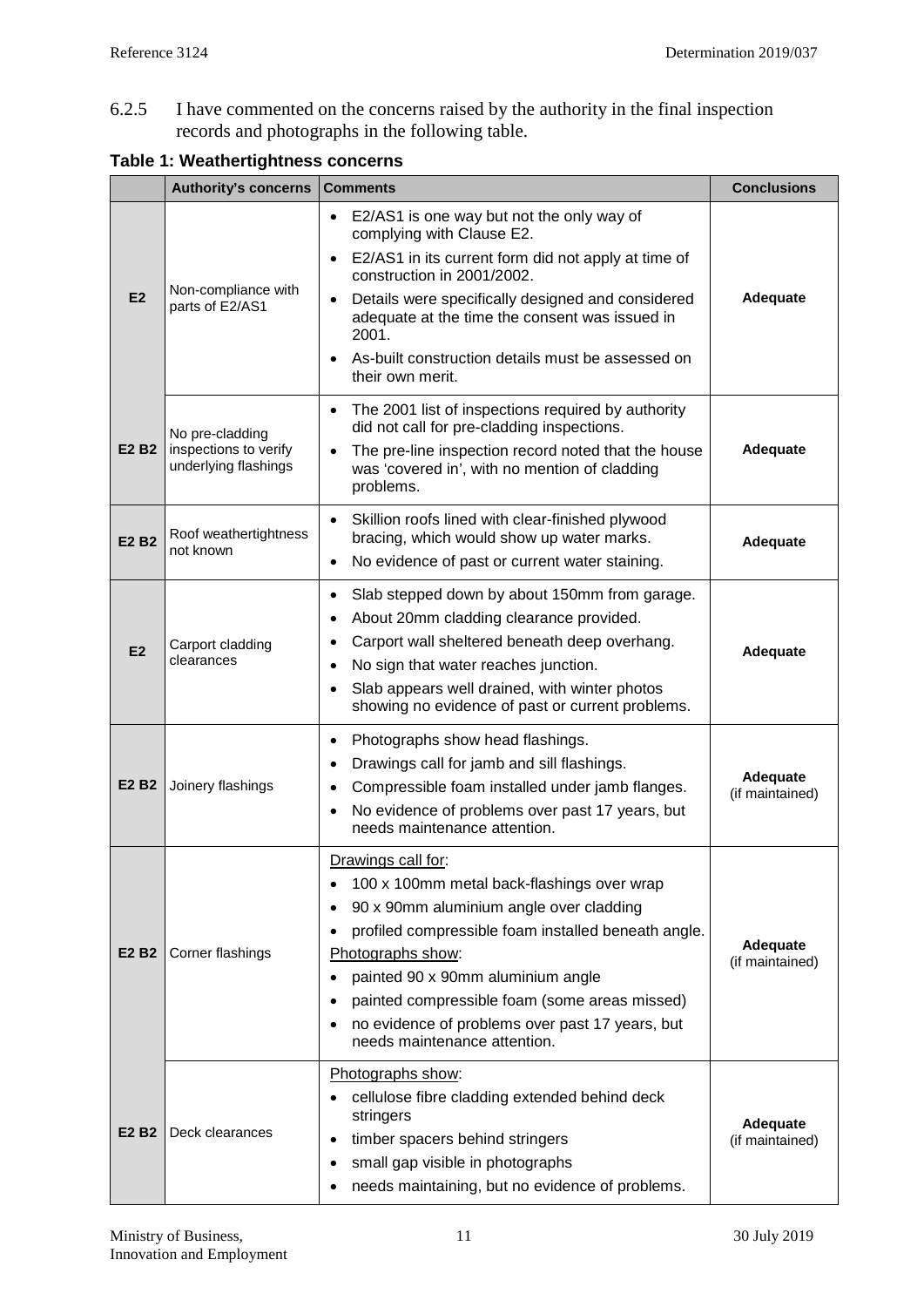|                               | <b>Authority's concerns</b>                                                                                                                           | <b>Comments</b>                                                                                                                                                                                                                                                                                                                                                                                                                                                                                                                                             | <b>Conclusions</b>          |
|-------------------------------|-------------------------------------------------------------------------------------------------------------------------------------------------------|-------------------------------------------------------------------------------------------------------------------------------------------------------------------------------------------------------------------------------------------------------------------------------------------------------------------------------------------------------------------------------------------------------------------------------------------------------------------------------------------------------------------------------------------------------------|-----------------------------|
| E <sub>2</sub> B <sub>2</sub> | Clad balustrade/wall<br>junctions                                                                                                                     | Photographs show:<br>clad balustrade capped with metal flashing<br>corner angle extends past junction, with leg<br>$\bullet$<br>separating balustrade framing from wall cladding<br>cellulose fibre cladding extended behind at corner<br>$\bullet$<br>angle<br>no evidence of moisture problems to date.                                                                                                                                                                                                                                                   | Adequate                    |
| E <sub>2</sub> B <sub>2</sub> | Pergola penetrations<br>through cellulose fibre<br>cladding                                                                                           | Photographs show:<br>steel strap brackets bolted to beams, with about<br>50mm projections past pole ends<br>bracket projections bolted to sides of U-sections<br>$\bullet$<br>U-sections bolted through cladding into framing<br>$\bullet$<br>painted profiled timber packing between<br>$\bullet$<br>steel/cladding<br>no evidence of problems over past 17 years, but<br>needs maintenance attention.                                                                                                                                                     | Adequate<br>(if maintained) |
| E <sub>2</sub> B <sub>2</sub> | Pipe penetrations<br>through cellulose fibre<br>cladding                                                                                              | Photos show crudely sealed pipe penetrations.<br>$\bullet$<br>No evidence of problems over past 17 years, but<br>needs maintenance attention.                                                                                                                                                                                                                                                                                                                                                                                                               | Adequate<br>(if maintained) |
| E2                            | Tanking to blockwork<br>retaining walls                                                                                                               | 2017 photos show small efflorescence patch to<br>$\bullet$<br>west block wing wall to carport.<br>In 2018, building surveyor noted no evidence of<br>moisture entering blockwork.<br>Ground levels now reduced and patch removed.<br>$\bullet$                                                                                                                                                                                                                                                                                                              | Adequate                    |
| <b>B2</b>                     | Reliance on paintwork<br>/ maintenance to<br>protect some junctions                                                                                   | Maintenance attention needed to some areas, but<br>$\bullet$<br>no evidence of problems over 17 years.<br>Claddings have already met minimum 15-year<br>$\bullet$<br>durability requirement and will need replacing when<br>materials deteriorate.                                                                                                                                                                                                                                                                                                          | Adequate<br>(if maintained) |
| E <sub>2</sub>                | Lack of invasive<br>moisture testing<br>through the cellulose<br>fibre cladding, or other<br>destructive<br>investigation by the<br>building surveyor | It is not appropriate to damage cellulose fibre<br>$\bullet$<br>cladding by drilling holes from the outside.<br>24 moisture readings were taken from inside using<br>$\bullet$<br>prongs into bottom plates.<br>All readings well below levels that initiate decay.<br>No water stains on clear finished wall/ceiling linings<br>$\bullet$<br>or other visible evidence of failure<br>The building envelope is now 17 years old<br>$\bullet$<br>Considering above, there are no grounds for<br>$\bullet$<br>insisting on further destructive investigation. | Adequate                    |
| <b>B2</b>                     | Framing condition                                                                                                                                     | There is no evidence of significant past or present<br>$\bullet$<br>moisture problems.                                                                                                                                                                                                                                                                                                                                                                                                                                                                      | Adequate                    |

# **6.3 Compliance with Clause B2 Durability**

6.3.1 The house is also required to comply with the durability requirements of Clause B2, which requires a building to satisfy all the objectives of the Building Code throughout its effective life, and that includes the requirement for the house to remain weathertight. The durability requirements of Clause B2 include a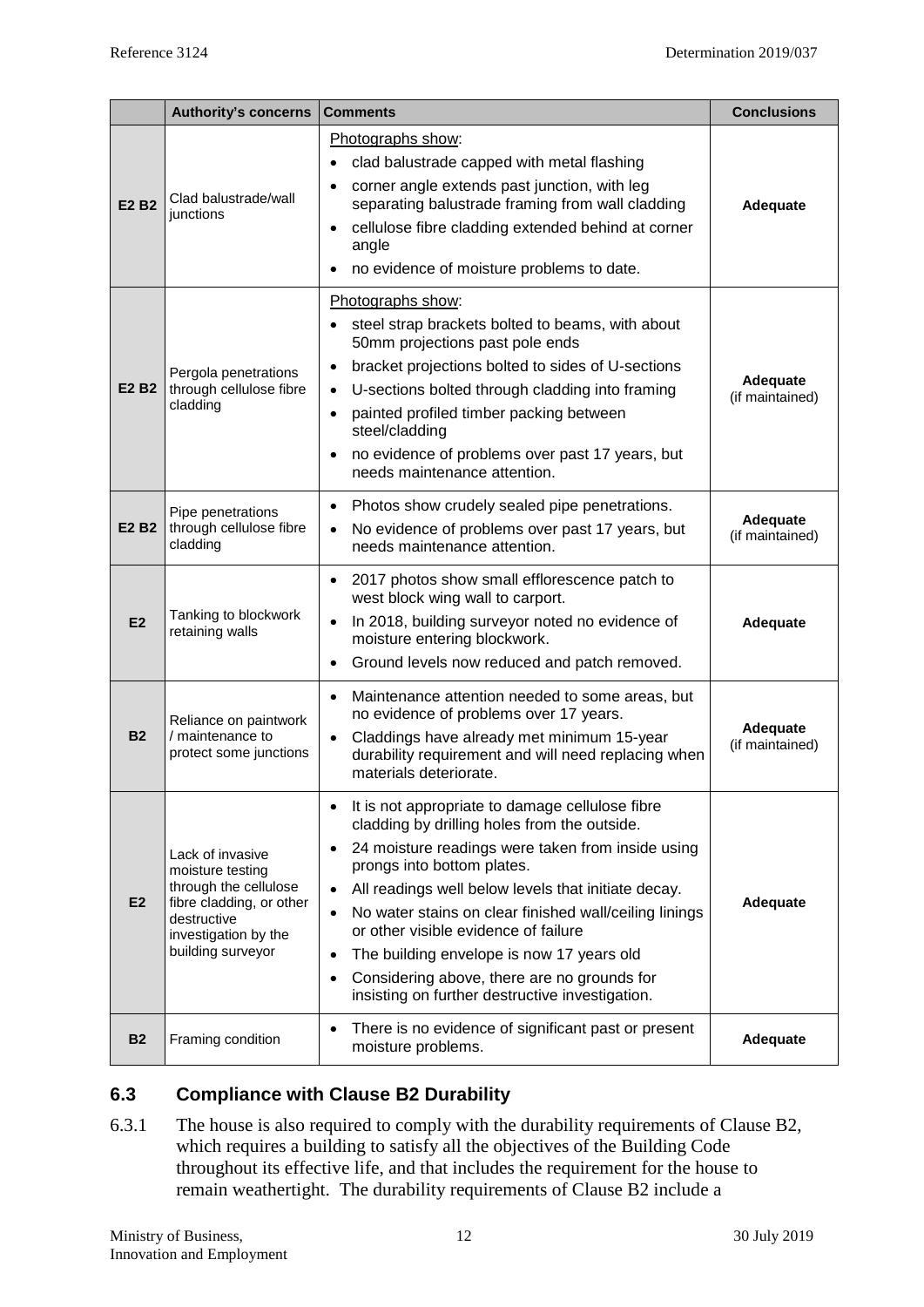requirement for wall claddings to remain weathertight for a minimum of 15 years and for timber framing to remain structurally adequate for a minimum of 50 years.

- 6.3.2 The building envelope is now some 17 years old and the building surveyor's investigations have found no evidence of moisture ingress into the timber framing over that time, with current moisture levels well below those needed to initiate timber decay. Given the building surveyor's report and lack of visual signs of damage, I am also satisfied that there is no evidence of significant past moisture penetration through the external walls.
- 6.3.3 The building surveyor's report, the authority's submissions and the other evidence<sup>[10](#page-12-0)</sup> provides me with reasonable grounds to conclude that the wall claddings are adequate because they are currently preventing moisture penetration and there is no evidence of significant moisture penetration in the past. I am therefore satisfied the cladding has complied with Clause B2 insofar as it relates to Clause E2.
- 6.3.4 The cladding may have satisfied the 15-year minimum durability period required by the Building Code, but the expected life of the building itself is a minimum of 50 years and careful attention to the performance and maintenance of the cladding is needed to ensure that it continues to protect the underlying structure for its minimum required life of 50 years (In other words, meet Clause B2 insofar as it relates to Clause B1 especially given the lack of observed evidence of timber treatment in the framing).
- 6.3.5 I have noted some areas of incomplete paintwork and sealants where maintenance attention is needed. Continuing maintenance of the claddings, including replacement of the 17-year-old cellulose fibre cladding when its performance deteriorates, will be important to ensure ongoing compliance with Clauses B2 and E2 of the Building Code because the claddings must continue to protect the underlying structure.
- 6.3.6 Maintenance is the responsibility of the building owner and the Ministry has previously described these maintenance requirements, including examples where the external wall framing of the building may not be treated to a level that will resist the onset of decay if it gets wet (for example, Determination  $2007/60^{11}$  $2007/60^{11}$  $2007/60^{11}$ ).
- 6.3.7 It is emphasised that each determination is conducted on a case-by-case basis. Accordingly, the fact that a particular cladding system has been established as being code compliant in relation to a particular building does not necessarily mean that the same cladding system will be code compliant in another situation.

#### **6.4 Clause E3: Internal moisture**

- 6.4.1 The authority was also concerned about the ability of the shower waterproofing membranes to protect the associated timber framing from moisture penetration. The building surveyor's investigations therefore included moisture readings taken from adjacent rooms into bottom plates of the shower walls as outlined in paragraph [5.2.4.](#page-7-0)
- 6.4.2 The low moisture readings in shower walls, the good condition of tiles and grout shown in photographs of the showers, and the lack of any evidence of waterproofing failure provide me with reasonable grounds to conclude that the showers comply with Clause E3 of the Building Code.

 $10$  Including the authority's inspection photographs and other interior photographs taken during 2017

<span id="page-12-1"></span><span id="page-12-0"></span><sup>&</sup>lt;sup>11</sup> 2007/060: Determination regarding a code compliance certificate for a house with monolithic and weatherboard wall cladding systems (11 July 2007)